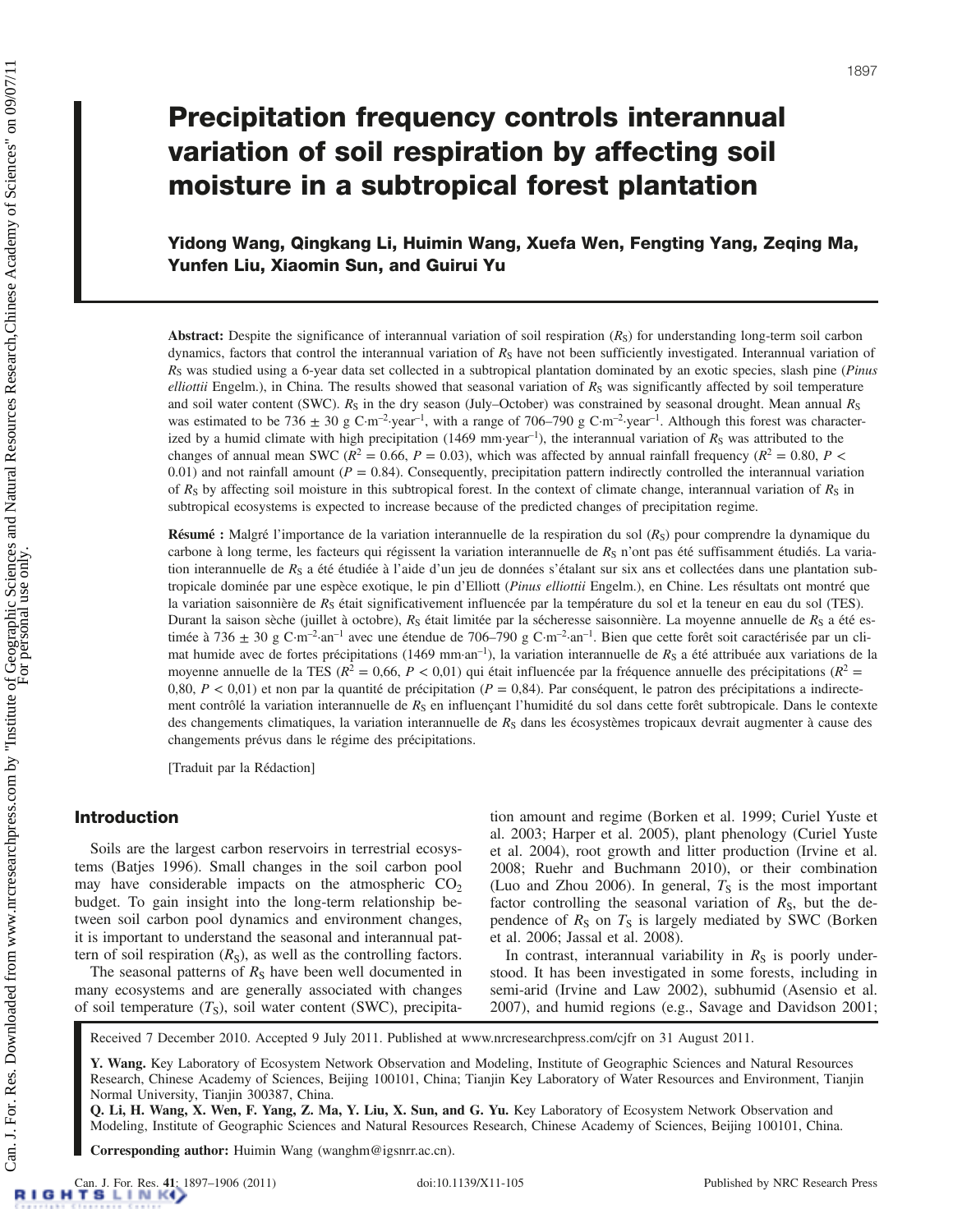Epron et al. 2004; Concilio et al. 2009), as well as on a global scale (Raich et al. 2002). The interannual variation of  $R<sub>S</sub>$  is attributed to changes of biotic (Irvine et al. 2007, 2008) and abiotic (Irvine and Law 2002; Epron et al. 2004) variables that usually exhibit year-to-year variation. First,  $R<sub>S</sub>$  comprises root and microbial respiration. The underground root and microbial respiration are greatly promoted by aboveground photosynthesis (Carbone and Trumbore 2007; Kuzyakov and Gavrichkova 2010). Changes in aboveground processes (e.g., growth, disturbance, and death) can affect annual  $R<sub>S</sub>$  by affecting substrate supply to the roots and microbial community (King et al. 2004; Irvine et al. 2008). Second, changes of abiotic variables (e.g., temperature, moisture, and precipitation) may also cause variation of annual  $R<sub>S</sub>$ (Martin and Bolstad 2005). At a global scale, interannual variability of  $R<sub>S</sub>$  was found to be affected by temperature (Raich et al. 2002) and precipitation (Chen et al. 2010), whereas at an ecosystem scale, the variation of annual  $R<sub>S</sub>$  has generally been ascribed to changes in  $T<sub>S</sub>$  (Falk et al. 2005; Phillips et al. 2010), water availability (Savage and Davidson 2001; Borken et al. 2002; Martin and Bolstad 2005), annual and seasonal rainfall amount (Asensio et al. 2007; Concilio et al. 2009), and precipitation regime (Harper et al. 2005) in dry regions. Under humid conditions, however, interannual variation of  $R<sub>S</sub>$  was reported to be low in a cool–temperate forest (Mo et al. 2005) and a boreal mixed forest (Savage and Davidson 2001), and the effect of precipitation variation was usually negligible.

The region of southern China is characterized by a humid monsoon climate and has the largest subtropical evergreen vegetation cover in the world. Although this region has a high annual mean air temperature  $(T_A)$  and abundant precipitation,  $T_A$  and rainfall vary greatly and follow different patterns. Seasonal droughts (July–October) are usually caused by an uneven distribution of rainfall over the year. Climatic factors such as  $T_A$  and precipitation have been predicted to become more variable; however, it is still not clear how these variables affect the interannual variability of  $R<sub>S</sub>$  in this region.

The primary zonal forests (evergreen broad-leaved) were heavily destroyed by the end of 1970s. To prevent environmental degradation, reforestation campaigns were launched to complete ecological restoration in the 1980s (Wang et al. 2009). These plantations, which accounted for 41% of the total subtropical forest area, were largely coniferous plantations because of their fast growth. Slash pine (Pinus elliottii Engelm.) is an important exotic species among the conifers. Thus, it is important to understand the carbon cycle in the slash pine plantations. For this purpose, a series of studies on the carbon cycle have been conducted in this region (Wen et al. 2006, 2010; Yu et al. 2008; Wang et al. 2009). These studies suggested that the high temperature and abundant rainfall promote high gross ecosystem productivity (GEP)  $(1779 \text{ g } \text{C} \cdot \text{m}^{-2} \cdot \text{year}^{-1})$  and net ecosystem production (NEP) (395 g  $C·m^{-2}$ ·year<sup>-1</sup>). However, a seasonal drought, resulting from the uneven distribution of rainfall, depressed seasonal ecosystem respiration (Wen et al. 2006) and  $R<sub>S</sub>$ (Wang et al. 2009). A recent study showed that large interannual variation in NEP ( $CV = 13\%$ ) was primarily explained by variation in  $T_A$  and the ratio of precipitation to evapotranspiration (Wen et al. 2010). Despite the significance of  $R<sub>S</sub>$  to ecosystem carbon exchange (Valentini et al. 2000; Phillips et al. 2010), it remains unclear how these environmental variables affect annual  $R<sub>S</sub>$  in this subtropical ecosystem.

The objectives of this study were to  $(i)$  investigate the variations of  $R<sub>S</sub>$  at seasonal and interannual scales, (ii) clarify their relationships to environmental drivers and other carbon fluxes, and *(iii)* identify the effect of seasonal drought on seasonal and interannual variations of  $R<sub>S</sub>$  in the humid subtropical forest in south China.

# Materials and methods

# Site description

This study was conducted in a subtropical evergreen coniferous plantation at Qianyanzhou Ecological Station (26°44′ 39″N, 115°03′33″E, elevation 102 m) in southeast China. The slash pine plantation was established in 1985. A few Masson's pine (Pinus massoniana Lamb.) were also present. Average tree height, diameter at breast height, stand density, and maximum leaf area index were 15 m, 16.1 cm, 809 stems· ha<sup>-1</sup>, and 5.6 m<sup>2</sup>·m<sup>-2</sup>, respectively (Wen et al. 2010). Soil parent material consisted of red sandstone and mud stone, and soils were mainly red earth with bulk density (0– 20 cm) of 1.50 g·cm<sup>-3</sup>, soil organic carbon of 8.8 g·kg<sup>-1</sup>, pH of 4.90, and total N content of  $0.7$  g·kg<sup>-1</sup>. This region was characterized by a humid continental monsoon climate with large seasonal changes of  $T_A$  and an uneven distribution of rainfall. Mean annual  $T_A$ , precipitation, and solar radiation, from 1985 to 2008, were 17.9 °C, 1469 mm, and 4349 MJ·m–2, respectively. The rainfall occurred mainly (approximately 60%) from March to June. Further detailed descriptions of the region has been made previously (Wen et al. 2006; Wang et al. 2009).

# Measurement of soil  $CO<sub>2</sub>$  efflux

Soil CO<sub>2</sub> efflux was measured using a static closed chamber – gas chromatography system from January 2004 to July 2007. Subsequently, an automated soil  $CO<sub>2</sub>$  flux system (LI-8100; LI-COR Biosciences Inc., Lincoln, Nebrasca) equipped with a 10 cm survey chamber (8100-102; LI-COR Biosciences Inc.) was used to measure  $R<sub>S</sub>$ .

For the static chamber  $-$  gas chromatography method, six sampling points were established in a  $15 \times 20$  m plot in June 2003. Six permanent square bases (50  $\times$  50 cm) with troughs were gently inserted into the soil to an approximate 3 cm depth. Static opaque chambers  $(50 \times 50 \times 50 \text{ cm})$ made of laminose steel were covered on the outside with cotton pads to reduce heat exchange between the inside of the chamber and the surrounding environment. The base troughs were sealed with water to prevent air exchange during the measurement. Two small electric fans were installed at opposite top corners of the chamber for air mixing. About 100 mL gas was sampled immediately after chamber closure using a gas-tight syringe with three joints through a tube (F46). Subsequently, another four samples for each chamber were collected, separated by a time interval of 10 min. The  $CO<sub>2</sub>$ concentration was determined by a gas chromatographer (HP4890D; Agilent Technologies, Inc., Wilmington, Delaware) equipped with a flame ionization detector. Soil  $CO<sub>2</sub>$ emission was then calculated from a linear regression of temporal changes of  $CO<sub>2</sub>$  concentration according to eq. 1, and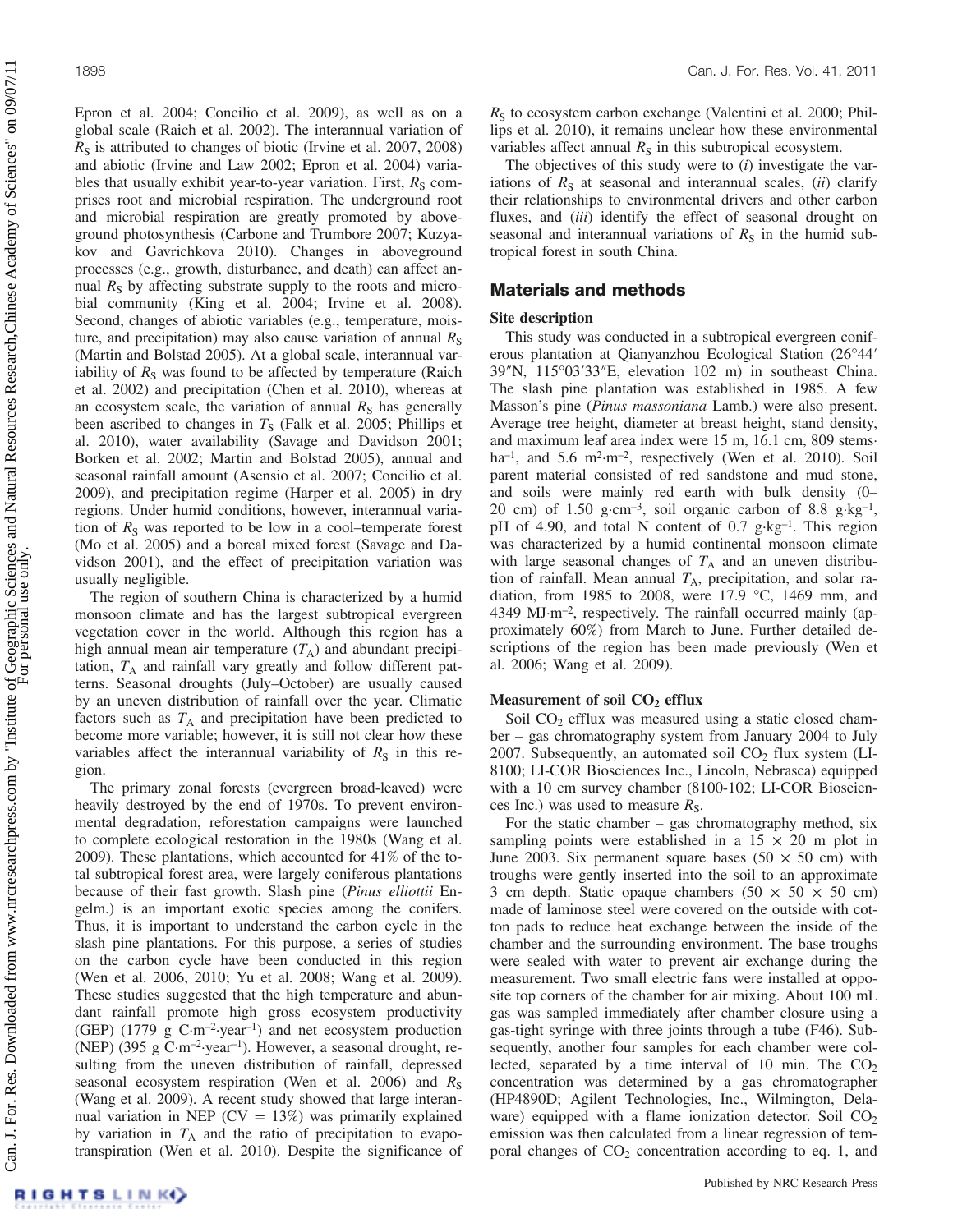Fig. 1. Comparisons of soil respiration measured by the static chamber – gas chromatography method and the LI-8100 method  $(n = 20)$ .



further calibrated with temperature and pressure variation based on eq. 2:

[1] 
$$
R_S = \frac{\Delta m}{A \cdot \Delta t} = \frac{V \cdot \Delta c}{A \cdot \Delta t}
$$

$$
[2] \qquad R_{\rm S} = \frac{V}{A} \cdot \frac{P}{P_0} \cdot \frac{T_0}{T} \cdot \frac{\Delta c}{\Delta t}
$$

where  $R_S$  is soil respiration ( $\mu$ mol·m<sup>-2</sup>·s<sup>-1</sup>),  $\Delta m$  refers to an increase in CO<sub>2</sub> in the chamber (µmol),  $\Delta c$  and  $\Delta t$  are changes of  $CO_2$  concentration ( $\mu$ mol·m<sup>-3</sup>) and elapsed time (s) from the closure of the chamber to gas sampling, respectively, V refers to volume of chamber  $(m^3)$ , A is ground area covered by the chamber  $(m^2)$ , T and P are the air temperature (K) in the chamber and pressure (kPa) at sampling time, respectively, and  $T_0$  (273 K) and  $P_0$  (101.3 kPa) are the temperature and pressure under standard conditions, respectively.

To continuously measure  $R<sub>S</sub>$  with the LI-8100 instead of with the chamber – gas chromatography method, a subplot of  $10 \times 10$  m was established within the previous study plot in August 2007. Nine polyvinylchloride soil collars, with a diameter of 10 cm and a height of 6 cm, were placed on two diagonals of the subplot, separated by 2.4 m. These permanent soil collars were inserted into the soil to a depth of approximately 2 cm. Measurement started one week after insertion to reduce any disturbance-induced  $CO<sub>2</sub>$  emission. Every soil collar was measured twice at an interval of 1 min with an observation time length of 2 min and a dead band of 30 s for each.

Soil respiration was measured between 9:00 and 11:00 am twice per week before July 2007 with the static chamber and biweekly afterwards with the LI-8100. There were 316 samples in total across the 6 years of study (2004–2009). Because two measurement methods for  $R<sub>S</sub>$  were adopted, a comparison was necessary to unify the two data sets. For this purpose, a simultaneous measurement of  $R<sub>S</sub>$  by the two methods was carried out from June to December in 2007. Figure 1 indicated that the two results were significantly correlated ( $P < 0.001$ ). Based on this result,  $R<sub>S</sub>$  measured by gas chromatography method was converted to LI-8100 method standard using the equation in Fig. 1.

#### Measurement of environmental variables

For the chamber – gas chromatography method, air temperature inside the chamber was monitored by portable thermocouples (JM624; Jinming Instruments Co. Ltd., Tianjin, China). Air pressure was measured using an atmospheric pressure sensor (CS105; Vaisala Inc., Woburn, Massachusetts) near the study area. For both methods,  $T<sub>S</sub>$  and SWC were measured simultaneously with  $R<sub>S</sub>$ , at 5 cm depth near the sampling points, using a portable thermocouple (JM624) and a portable time domain reflectometer (TDR) (TSC-I; China Agricultural University, Beijing, China), respectively. Monitoring of  $T_s$ ,  $T_A$ , SWC (both measured at 5 cm depth), and precipitation were accomplished with half-hourly recording of a soil temperature sensor (105T; Campbell Scientific Inc., Logan, Utah), air temperature sensor (HMP45C; Campbell Scientific Inc.), TDR sensor (CS616-L; Campbell Scientific Inc.), and a rain gauge (TE525MM; Campbell Scientific Inc.) on data loggers (CR23XTD and CR10XTD; Campbell Scientific Inc.) near the study plot.

#### Measurement of ecosystem carbon and water fluxes

Ecosystem carbon and water fluxes were measured by an eddy covariance system, which was described in detail by Wen et al. (2006, 2010). Gross ecosystem productivity (GEP), ecosystem respiration  $(R<sub>E</sub>)$ , net ecosystem production (NEP), and evapotranspiration (ET) from 2004 to 2007 have been reported by Wen et al. (2010). The GEP,  $R<sub>E</sub>$ , NEP, and ET in 2008 and 2009 were computed according to the same method used by Wen et al. (2010).

#### Measurement of litterfall carbon input

Litterfall was collected monthly by placing 14 litter traps  $(1 \text{ m}^2 \text{ square})$  around the study area and then was separated into leaves, branches, flowers, and fruit. Each sample was oven-dried at 65 °C until constant mass was obtained. Litterfall carbon input was calculated according to the mass and carbon concentration as reported by Ma (2007).

#### Soil respiration modeling and data analysis

An exponential eq. 3 derived from Van't Hoff (1898) was used to simulate the relationship between  $R<sub>S</sub>$  and  $T<sub>S</sub>$ . Measured soil respiration was normalized to  $R<sub>S</sub>$  at 15 °C ( $R<sub>S,15</sub>$ ) using eq. 4 (Falk et al. 2005). The relationship between  $R_{S,15}$ and SWC was developed by eq. 5. Considering the different activities of root dynamics and fresh litter decomposition between the growing season (April–November) and dormant season (December–March), eq. 6 was used to develop the response of  $R<sub>S</sub>$  to  $T<sub>S</sub>$  and SWC in both seasons. Annual  $R<sub>S</sub>$  was estimated using fitted models, which were generated by eq. 6, and continuous  $T<sub>S</sub>$  and SWC data sets. Linear and nonlinear regressions (least squares) were performed with SPSS 13.0 (SPSS Inc., Chicago, Illinois), and figures were drawn using ORIGIN 8.0 (OriginLabs Corporation, Northampton, Massachusetts).

[3] 
$$
R_S = R_{S,15}e^{\beta(T_S-15)}
$$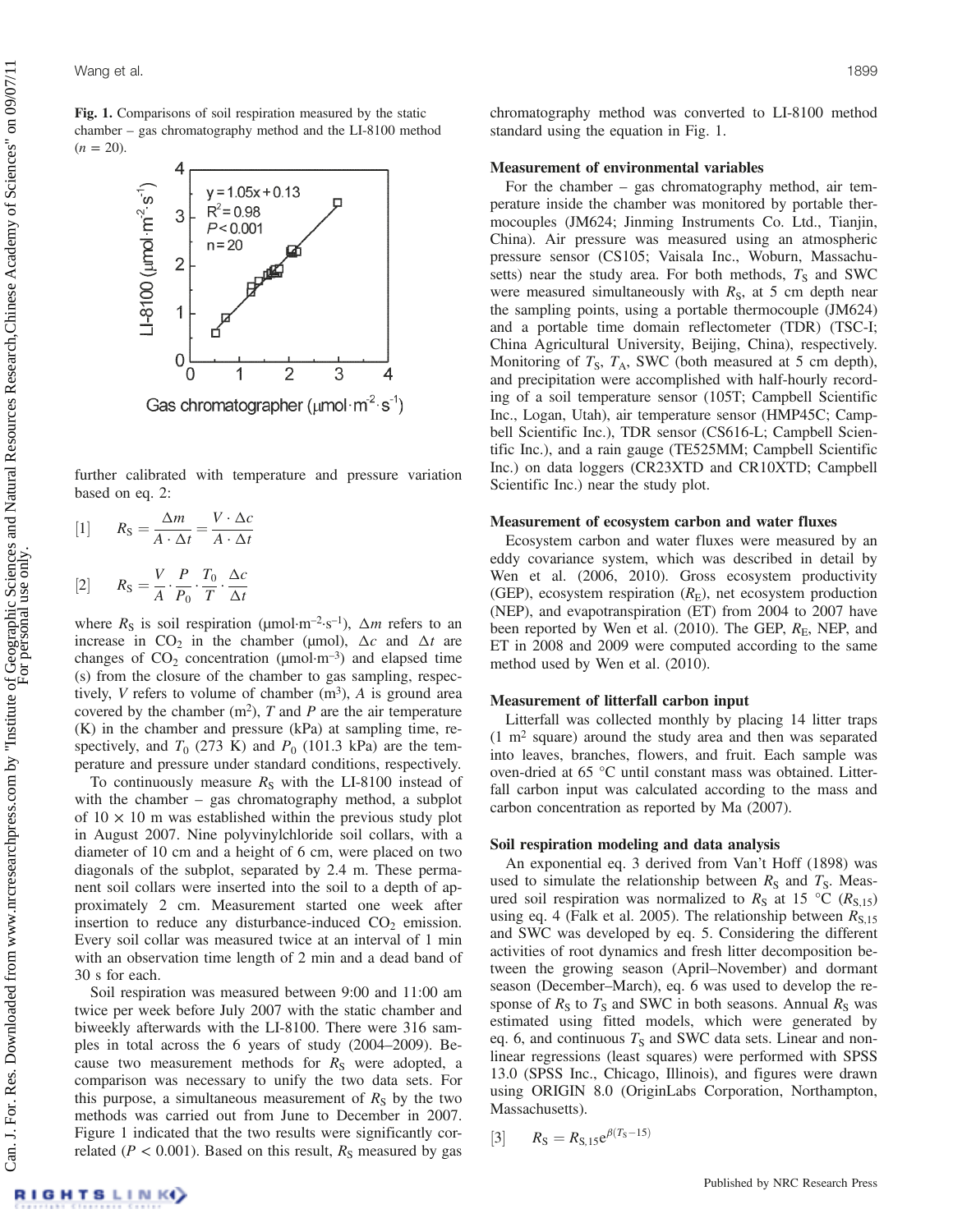Fig. 2. Soil respiration and environmental variables measured during the period 2004–2009: (a) initial measured soil respiration ( $n = 316$ ); (b) unified soil respiration according to  $y = 1.05x + 0.13$  in Fig. 1 and modeled soil respiration using eq. 7; (c) soil temperature at 5 cm depth; (d) volumetric soil moisture at 5 cm depth; and (e) monthly precipitation. In (a), (b), (c), and (d), the data were the averages of six measurements taken before July 2007 and nine samples taken afterwards, and bars denote  $\pm$  standard deviation. In (e), values above columns represent monthly days with rainfall events.



 $[4]$ 

 $R_{\rm S} = \alpha e^{\beta T_{\rm S}} S W C^{\delta}$ 

where  $R<sub>S</sub>$  is soil respiration,  $R<sub>S,15</sub>$  is normalized soil respiration at 15 °C,  $T<sub>S</sub>$  is soil temperature, SWC is volumetric soil

moisture, and  $\alpha$ ,  $\beta$ ,  $\gamma$ , and  $\delta$  are fitted parameters.

 $[5]$  $R_{\rm S,15} = \gamma {\rm SWC}^{\delta}$ 

$$
\overline{\text{resuits}}
$$

Soil respiration and environmental conditions

Over the 6-year period, soil respiration greatly varied (Fig. 2a) and ranged from 0.49  $\mu$ mol·m<sup>-2</sup>·s<sup>-1</sup> in January 2004 to 4.94  $\mu$ mol·m<sup>-2</sup>·s<sup>-1</sup> in August 2007 (Fig. 2b). Soil respiration exhibited clear seasonal variations that followed the fluctuations of  $T<sub>S</sub>$  (Figs. 2b and 2c). Although  $T<sub>S</sub>$  followed a similar cycle each year, the interannual pattern of  $R<sub>S</sub>$  was notably different within the study period (Figs.  $2b$  and  $2c$ ). In

 $[6]$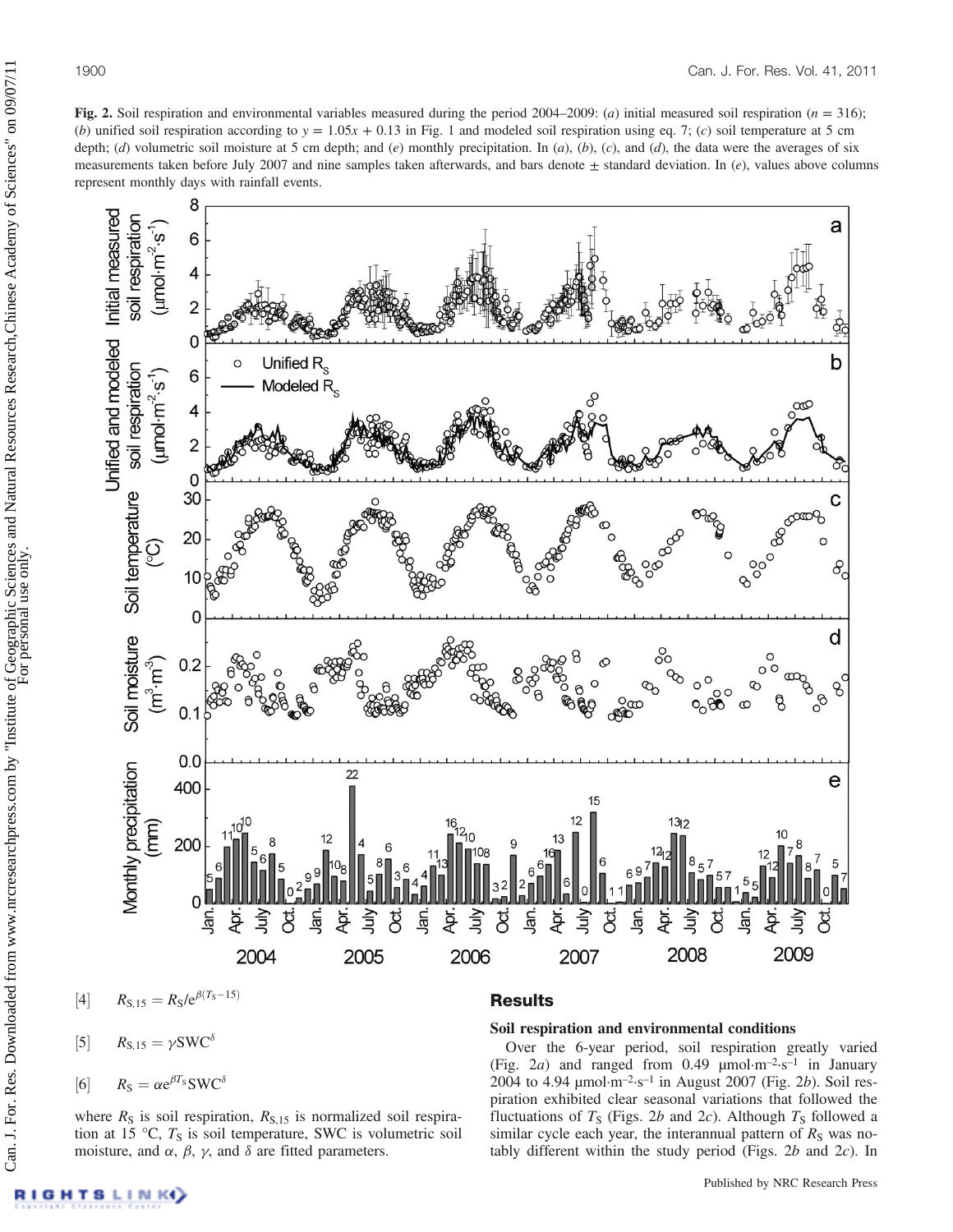

general, high  $R<sub>S</sub>$  was observed only when both  $T<sub>S</sub>$  and SWC were high (Figs. 2b, 2c, and 2d). This phenomenon indicated that SWC might contribute to  $R<sub>S</sub>$  to some extent.

### Seasonal variation of soil respiration and environmental conditions

To understand the effects of environmental variables on  $R<sub>S</sub>$ , we correlated  $R<sub>S</sub>$  with  $T<sub>S</sub>$  using eq. 3.  $T<sub>S</sub>$  could explain 61% of the variation of  $R<sub>S</sub>$  during the 6 years ( $P < 0.001$ ) (Fig. 3). During the growing and dormant seasons,  $R<sub>S</sub>$  was affected by  $T_S$  ( $R^2 = 0.37$  and 0.74,  $P < 0.001$ ) (Fig. 3).  $R_{S,15}$  was significantly correlated with SWC during all years, growing seasons, and dormant seasons (Fig. 4), suggesting that  $R<sub>S</sub>$  was also affected by SWC.

Considering the important influence of  $T<sub>S</sub>$  and SWC on  $R<sub>S</sub>$ , both  $T<sub>S</sub>$  and SWC were applied to correlate with measured  $R<sub>S</sub>$  using eq. 6 to generate empirical models for both the growing season (April–November) and dormant season (December–March). The empirical models for the growing and dormant seasons are shown by eq. 7 and eq. 8, respectively, and were used to estimate  $R<sub>S</sub>$  as shown in Fig. 2b.

[7] 
$$
R_S = 1.996e^{0.067T_S} \text{SWC}^{0.695}
$$
  $(R^2 = 0.65, P < 0.001)$ 

[8] 
$$
R_S = 0.693e^{0.100T_S}
$$
SWC<sup>0.330</sup>  $(R^2 = 0.80, P < 0.001)$ 

### Interannual variation of soil respiration and environmental factors

Annual  $R<sub>S</sub>$  was estimated using eqs. 7 and 8 with the annual half-hourly continuous data set of  $T<sub>S</sub>$  and SWC at 5 cm depth. Annual  $R_S$ s from 2004 to 2009 were 706, 718, 790, 725, 746, and 733 g  $C \cdot m^{-2}$  year<sup>-1</sup>, respectively. The largest

**Fig. 4.** Relationships between normalized soil respiration at 15  $^{\circ}$ C  $(R<sub>S,15</sub>)$  and soil moisture using eq. 5 in the dormant season  $(R<sub>S,15</sub>)$ 2.574 SWC<sup>0.333</sup>,  $R^2 = 0.12$ ,  $P < 0.001$ ; shaded solid line), growing season ( $R_{\rm S,15} = 4.910$  SWC<sup>0.604</sup>,  $R^2 = 0.43$ ,  $P < 0.001$ ; black broken line), and all years  $(R<sub>S,15</sub> = 4.146$  SWC<sup>0.536</sup>,  $R<sup>2</sup> = 0.31$ ,  $P < 0.001$ ; black solid line).



difference of annual  $R<sub>S</sub>$  was 84 g C·m<sup>-2</sup>·year<sup>-1</sup>. Mean annual  $R<sub>S</sub>$  was 736 g C·m<sup>-2</sup>·year<sup>-1</sup>, with a coefficient of variation (CV) of 4%. There was little variation in annual mean  $T_A$  $(CV = 2\%)$  and annual mean  $T<sub>S</sub>$   $(CV = 0.7\%)$ ; however, there was some variation in annual mean SWC ( $CV = 6.9\%)$ and annual precipitation ( $CV = 8.6\%$ ). Across the 6-year period, annual  $R<sub>S</sub>$  was not significantly correlated with annual mean  $T_A$ , annual mean  $T_S$ , or annual precipitation (Figs. 5a, 5b, and 5c), but it was positively correlated with annual mean SWC at a 5% significance level (Fig. 5d).

### Precipitation, evapotranspiration, and soil water content

Interannual variation of SWC was not affected by precipitation, ET, or precipitation minus ET (Figs. 6a, 6b, and 6c). Because of canopy interception, not all rainfall events would affect SWC. According to our observations, there was no change in SWC when rainfall was less than 1.5 mm in this forest. Thus, rainfall events less than 1.5 mm were excluded as these were not effective rainfall events. After this data exclusion, the annual mean SWC was positively correlated with the number of annual days with effective rainfall events ( $R^2$  = 0.80,  $P < 0.01$ ) (Fig. 6d). These results suggested that the interannual variation of  $R<sub>S</sub>$  was directly controlled by SWC, which was directly related to effective rainfall frequency. Therefore, the  $R<sub>S</sub>$  was indirectly affected by effective rainfall frequency.

### Annual soil respiration and ecosystem carbon fluxes and litterfall input

Interannual variation of  $R<sub>S</sub>$  was not correlated with annual gross ecosystem productivity, ecosystem respiration, or net ecosystem productivity (Figs. 7a, 7b, and 7c). Moreover, the interannual pattern of  $R<sub>S</sub>$  was not well correlated with annual litterfall input (Fig. 7d).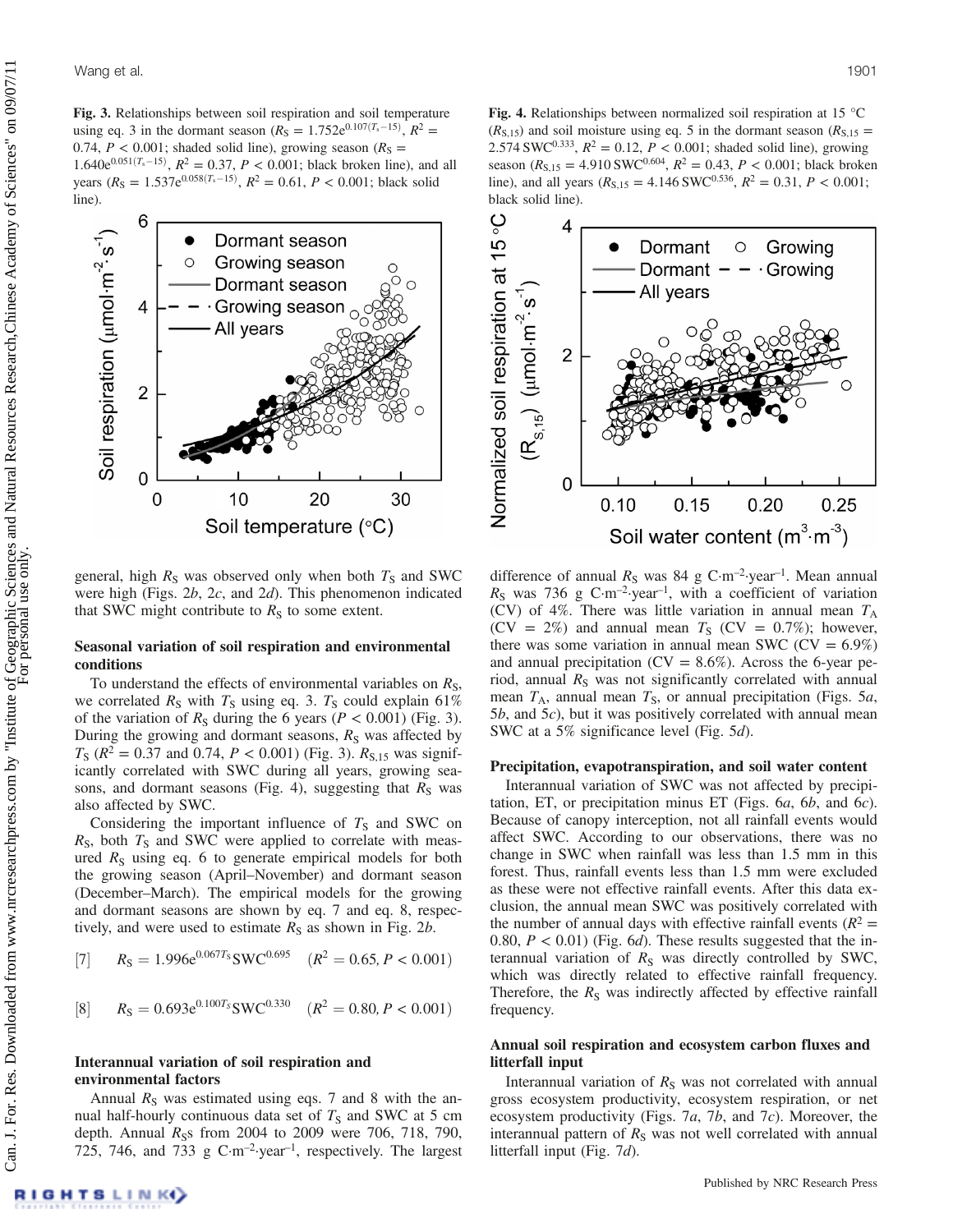Can. J. For. Res. Downloaded from www.nrcresearchpress.com by "Institute of Geographic Sciences and Natural Resources Research,Chinese Academy of Sciences" on 09/07/11 Can. J. For. Res. Downloaded from www.nrcresearchpress.com by "Institute of Geographic Sciences and Natural Resources Research,Chinese Academy of Sciences" on 09/07/11 For personal use only.

**Fig. 5.** Relationships between annual soil respiration  $(R<sub>S</sub>)$  and environmental factors measured during 2004–2009: (a) annual mean air temperature  $(T_A)$ ,  $(b)$  annual mean soil temperature  $(T_S)$ ,  $(c)$  annual precipitation (PPT), and (d) annual mean soil water content (SWC).



Fig. 6. Relationships between annual mean soil water content (SWC) and  $(a)$  annual precipitation,  $(b)$  annual evapotranspiration (ET),  $(c)$  annual precipitation minus ET, and  $(d)$  annual days with effective rainfall events. Effective rainfall events refer to rainfall amount  $\geq 1.5$  mm.



Interannual pattern of soil respiration in humid and dry seasons

Although annual precipitation was high, a humid season (March–June) and a dry season (July–October) (Fig. 2d) could be separated by differences in rainfall amount (Fig. 2e).





Seasonal  $R_s$ , estimated by eqs. 7 and 8 with  $T_s$  and SWC data, and environmental variables in the humid and dry seasons are presented in Table 1. In the humid season, the interannual variation of  $R<sub>S</sub>$  was linearly associated with SWC  $(R^2 = 0.86, P = 0.005)$  (Fig. 8*a*) but was not affected by  $T_s$ or rainfall. In the dry season, the interannual variation of  $R<sub>S</sub>$ was also linearly associated with SWC ( $R^2 = 0.82$ ,  $P =$ 0.008) (Fig. 8b) and not affected by  $T<sub>S</sub>$  or rainfall.

In the humid and dry seasons, mean  $R_{\rm S}$  were 289 and 316 g C·m–2·year–1, respectively, with maximun differences of 46 and 42 g  $C \cdot m^{-2}$  year<sup>-1</sup>, respectively. In the dry season, annual mean  $T_s$  was 24.1 °C, which was 5.6 °C higher than in the humid season. Based on a temperature sensitivity of 1.79 ( $Q_{10} = e^{10 \times 0.058}$ , computed from the result in Fig. 3),  $R_s$ in the dry season was predicted to be 38% higher than in the humid season. However,  $R<sub>S</sub>$  in the dry season was only 9.3% higher than in the humid season. This relative depression of  $R<sub>S</sub>$  might be due to the drought in the dry season.

## **Discussion**

## Seasonal variation of soil respiration and environmental conditions

Soil temperature and moisture are usually the most important environmental factors controlling  $R<sub>S</sub>$  (Epron et al. 2004; Martin and Bolstad 2005). In general,  $R_s$  is mainly determined by  $T_s$ , particularly under humid conditions (Wang et al. 2009; Ruehr et al. 2010). In the humid subtropical forest, we also found that  $R<sub>S</sub>$  was greatly affected by  $T<sub>S</sub>$  (Fig. 3). However, under dry environment conditions,  $R<sub>S</sub>$  has been found to be dependent on SWC (Asensio et al. 2007). At our study site, although the precipitation was as much as 1469 mm·year–1, the seasonal patterns of precipitation and  $T<sub>S</sub>$  were usually asynchronous (Figs. 2c and 2e), which fre-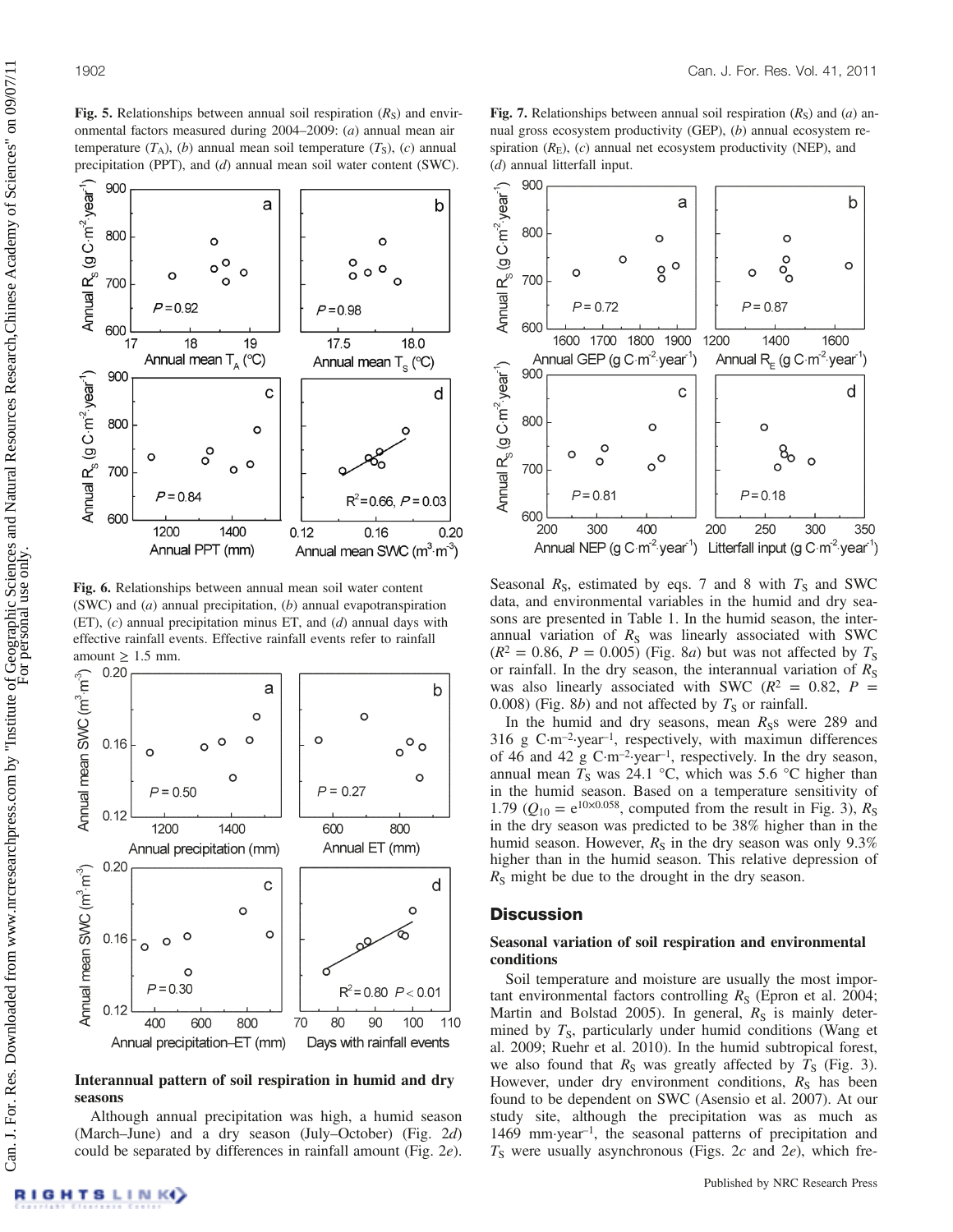Table 1. The soil respiration and environmental variables in the humid and dry seasons.

|      | Humid season (March–June)             |                            |                                  |                  | Dry season (July–October)                          |                                      |                                  |                  |
|------|---------------------------------------|----------------------------|----------------------------------|------------------|----------------------------------------------------|--------------------------------------|----------------------------------|------------------|
|      | $R_{\rm S}$<br>$(g \ C \cdot m^{-2})$ | Mean $T_s$<br>$(^\circ C)$ | Mean SWC<br>$(m^3 \cdot m^{-3})$ | Rainfall<br>(mm) | $R_{\rm S}$<br>$(g \text{ C} \cdot \text{m}^{-2})$ | Mean $T_s$<br>$({}^\circ\mathrm{C})$ | Mean SWC<br>$(m^3 \cdot m^{-3})$ | Rainfall<br>(mm) |
| 2004 | 279                                   | 18.8                       | 0.175                            | 816              | 301                                                | 23.5                                 | 0.125                            | 378              |
| 2005 | 298                                   | 18.3                       | 0.202                            | 758              | 289                                                | 24.1                                 | 0.115                            | 360              |
| 2006 | 319                                   | 18.3                       | 0.225                            | 753              | 331                                                | 23.9                                 | 0.137                            | 320              |
| 2007 | 273                                   | 18.7                       | 0.183                            | 620              | 324                                                | 24.3                                 | 0.142                            | 466              |
| 2008 | 292                                   | 18.6                       | 0.198                            | 756              | 328                                                | 24.4                                 | 0.134                            | 348              |
| 2009 | 275                                   | 18.1                       | 0.189                            | 568              | 323                                                | 24.2                                 | 0.134                            | 375              |
| Mean | 289                                   | 18.5                       | 0.195                            | 712              | 316                                                | 24.1                                 | 0.131                            | 375              |

Note:  $R_s$ , soil respiration;  $T_s$ , soil temperature; SWC, volumetric soil moisture.

Fig. 8. Relationships between seasonal soil respiration  $(R<sub>S</sub>)$  and soil water content (SWC) in  $(a)$  the humid season and  $(b)$  the dry season measured during 2004–2009.



quently resulted in a dry season (July–October) (Fig. 2d). We found that  $R<sub>S</sub>$  was also obviously affected by SWC (Fig. 4). Seasonal  $R<sub>S</sub>$  in the dry season was largely depressed by drought (Table 1) caused by the uneven rainfall distribution (Fig. 2e). This result suggested that although under a humid climate,  $R<sub>S</sub>$  in the subtropical forest was strongly constrained by seasonal drought, during which it represented similarly as semi-arid ecosystems. This result was consistent with that of our previous studies, which reported that the seasonal drought had a profound impact on GEP, ecosystem respiration, NEP (Wen et al. 2006, 2010), and  $R<sub>S</sub>$  (Wang et al. 2009). Therefore, although the rainfall amount was high in this humid subtropical forest, the precipitation regime controlled the seasonal variation of ecosystem carbon cycle components such as soil respiration by affecting SWC and causing seasonal drought.

# Interannual variation of soil respiration and its controlling factors

Large interannual variation of  $R<sub>S</sub>$  has been observed in some temperate ecosystems. For instance, interannual variation of  $R<sub>S</sub>$  at Harvard Forest over 5 years was 15% (CV), with a maximum difference up to 230 g  $C \cdot m^{-2}$ -year<sup>-1</sup>, which largely comprised the variation of  $R<sub>E</sub>$  and even exceeded the variation of NEP (Savage and Davidson 2001). In a mature ponderosa pine forest in Oregon, interannual variation of  $R<sub>S</sub>$ across 6 years reached up to 427 g  $C \cdot m^{-2}$ -year<sup>-1</sup>, with a CV of 17% (Irvine et al. 2008). The two large variations of annual  $R<sub>S</sub>$  were both ascribed to changes in SWC. Large interannual variations of  $R<sub>S</sub>$  were also observed in a beech forest (Epron et al. 2004), broadleaf forests (Martin and Bolstad 2005), and a Mediterranean forest (Asensio et al. 2007; Concilio et al. 2009).  $R<sub>S</sub>$  in a humid year was twice as high as in a dry year in a Mediterranean holm oak forest (Asensio et al. 2007). However, under humid environment conditions, the variation of annual  $R<sub>S</sub>$  was low in a cool–temperate forest in Japan (Mo et al. 2005) and a forest in Maine (Savage and Davidson 2001). In the subtropical forest of the present study, the interannual variation of  $R<sub>S</sub>$  was similar to that of the two humid regions in Japan and Maine, with a small CV of 4%. It seems reasonable because of the abundant precipitation and humid climate in subtropical China, though the seasonal drought frequently occurs. However, when considering the seasonal drought in this region, the result should be more similar to that of Irvine et al. (2008). By comparison, we found that our analysis method was little different than those of previous studies (Savage and Davidson 2001; Irvine et al. 2008).

As we know, in eq. 6,  $\alpha$  denotes the reference  $R<sub>S</sub>$  at  $T<sub>S</sub>$  of 0 °C. It is mainly determined by the substrate availability, which is greatly affected by biological factors such as photosynthesis, root growth, microbial activity, and litterfall input (Rayment and Jarvis 2000; Luo and Zhou 2006; Carbone and Trumbore 2007). To exclude the possible effect of the periodicity in root growth and activity and availability of fresh litter for decomposition, we separated all  $R<sub>S</sub>$  data into dormant and growing season and established empirical models eqs. 7 and 8. Annual  $R<sub>S</sub>$  was estimated following the two models. If we follow the same method by Irvine et al. (2008) of creating empirical models with eq. 6 for each year and calculating annual  $R<sub>S</sub>$  separately, the CV value of annual  $R<sub>S</sub>$  will be enlarged to 10%. This CV value is comparable with that of the Harvard Forest and the ponderosa pine forest (Savage and Davidson 2001; Irvine et al. 2008) with obviously seasonal drought. Therefore, the different results may be ascribed to the different methods to some extent. This result suggested that Irvine et al. (2008) might overestimate the interannual difference of  $R<sub>S</sub>$  to some extent because they did not consider the possible effect of seasonal variation of root and litter activity.

In general, interannual variation of  $R<sub>S</sub>$  is attributed to changes in environmental factors, especially  $T<sub>S</sub>$  and SWC (Irvine and Law 2002; Martin and Bolstad 2005; Phillips et al. 2010). However, it seems not to be the case for temperature in this study because the interannual variation of both  $T_A$  and  $T<sub>S</sub>$  are very small (CV = 2% and 0.7%, respectively). On the other hand, Fig. 5d clearly showed that the changes in annual mean SWC accounted for the interannual variation of  $R<sub>S</sub>$ .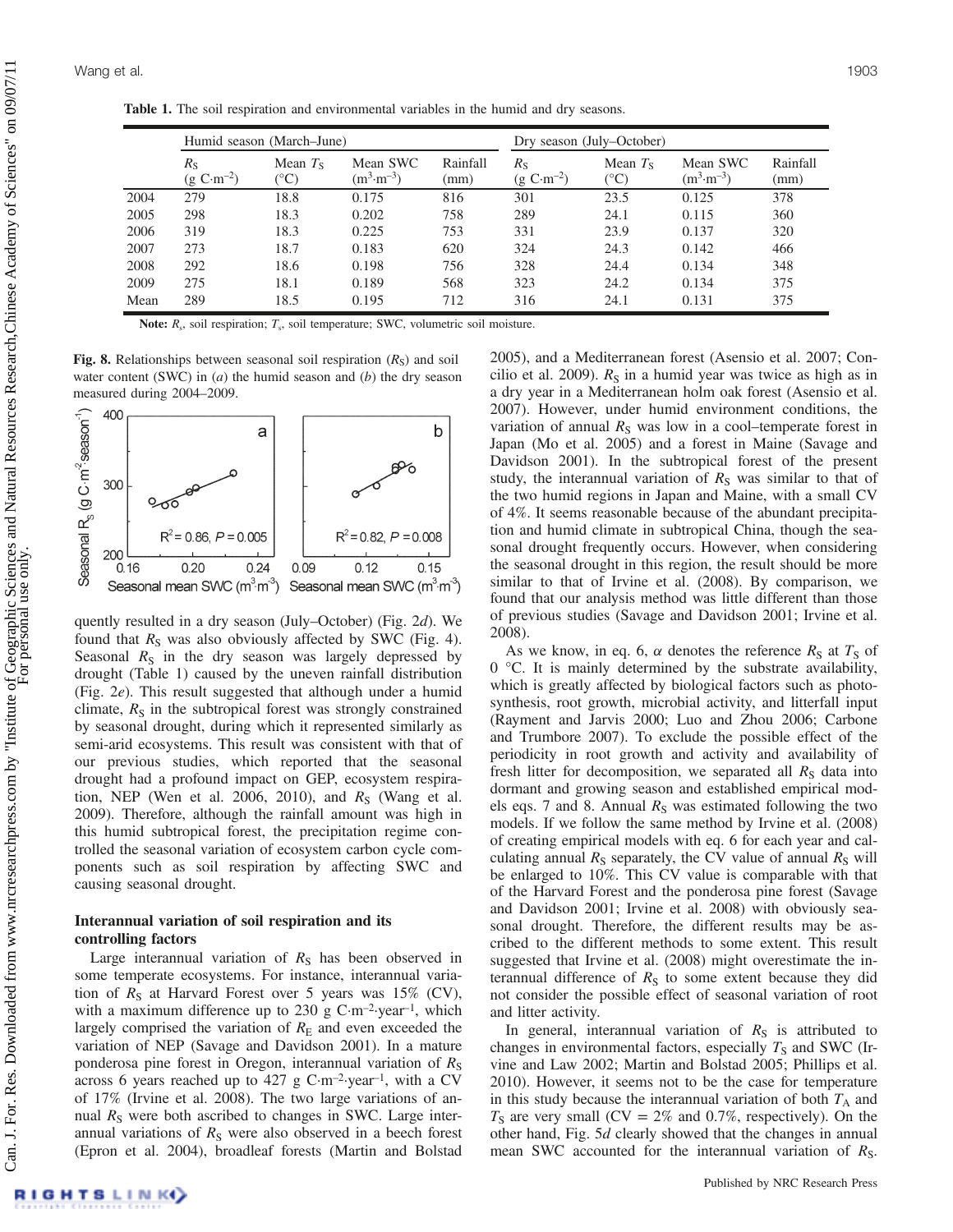This result was in agreement with that of a seasonally drought-stressed mature ponderosa pine forest (Irvine and Law 2002; Irvine et al. 2008) and beech, spruce, and pine stands in Germany (Borken et al. 2002). The reason might be that the seasonal drought affected greatly the soil microbe activity (Borken et al. 2006), as well as plant activity (López et al. 1998; Green et al. 2005).

The changes of annual mean SWC can be influenced by precipitation and ET. Variation in precipitation amount usually explains interannual variability in SWC, which subsequently influences annual  $R<sub>S</sub>$  as in a temperate forest (Borken et al. 1999, 2006), within seasonally dry biomes (savannas, shrublands, and deserts) (Raich et al. 2002), in a Hesse forest (Epron et al. 2004), and a Mediterranean forest (Concilio et al. 2009). However, in this study, we found that SWC had no relation with precipitation amount but had a tight relation with rainfall frequency (Fig. 6d). It is reported that when rainfall is unevenly distributed across the year, rainfall frequency might be more important in controlling SWC than rainfall amount (Rambal and Debussche 1995). In contrast, we did not find strong correlation between rainfall frequency and SWC until small rainfall events (less than 1.5 mm) were excluded. This is reasonable because a small rainfall event was mainly intercepted by the forest canopy and could not reach the soil according to our observation. However, when a heavy rainfall occurs, a large proportion of the rainfall might be lost via surface runoff (Sharpley 1985). This suggests that both small and heavy rainfall events are of low efficiency for maintaining soil moisture. At our study site, the precipitation is unevenly distributed throughout the year, which results in frequent flood and drought in south China. Therefore it is reasonable that SWC showed a strong relationship with rainfall frequency instead of rainfall amount in this study.

A manipulated experiment indicated that decreased rainfall frequency obviously depressed  $R<sub>S</sub>$  (Harper et al. 2005). We correlated  $R<sub>S</sub>$  to rainfall frequency and found that their relationship was near but did not reach the distinguishing level in statistics ( $P = 0.1$ ). This result revealed that precipitation frequency controlled interannual variation of soil respiration by affecting soil moisture in the subtropical forest plantation.

That rainfall frequency drives interannual variation in  $R<sub>S</sub>$ by affecting SWC might be explained as follows. First, higher rainfall frequency may greatly increase mean SWC as we discussed above. The SWC was positively correlated with  $R<sub>S</sub>$  in this study. Increased SWC and rainfall availability may promote root growth and dynamics (López et al. 1998; Green et al. 2005), microbial communities and their activities (van Gestel et al. 1993; Wu and Brookes 2005; Xiang et al. 2008), and consequently  $R<sub>S</sub>$ . Second, the increased rainfall frequency may also greatly increase the dry and humid alternation (Harper et al. 2005). An episodic rainfall may stimulate  $R<sub>S</sub>$  (often called "Birch effect"), especially under dry soil conditions (Birch 1958). These pulses of  $R<sub>S</sub>$  could explain  $16\% - 21\%$  of annual  $R<sub>S</sub>$  (Lee et al. 2002), which might significantly influence the annual carbon budget (Xu et al. 2004).

Interannual variation of  $R<sub>S</sub>$  has also been attributed to changes of biological processes such as litterfall and detritus input and root biomass growth (Ewel et al. 1987; Epron et al. 2004) and aboveground productivity (Irvine et al. 2007, 2008). However, our study showed that the interannual variation of  $R<sub>S</sub>$  was not related to GEP,  $R<sub>E</sub>$ , or NEP (Figs. 7a, 7b, and 7c). The interannual variation of net primary productivity (2003–2005) was similar to that of  $R<sub>S</sub>$  at our study site, with a CV of 5.8% (Ma et al. 2008), because the ecosystem had a near-mature status. Although root respiration accounted for about 37% of  $R<sub>S</sub>$  (unpublished data), a 6-year study duration might not induce great variation in root systems or root respiration for this near-mature forest stand. Furthermore, although litterfall reportedly greatly affected  $R<sub>S</sub>$  (Ewel et al. 1987; Epron et al. 2004) and the fresh litterfall decomposition accounted for 19% of  $R<sub>S</sub>$  in our previous study (Wang et al. 2009), litterfall input change did not affect the interannual variation of  $R<sub>S</sub>$  (Fig. 7*d*).

# **Conclusions**

Seasonal and interannual patterns of soil respiration were studied using a 6-year data set collected in a subtropical coniferous plantation in China. Our results clearly indicated that seasonal soil respiration was affected by both soil temperature and moisture. Seasonal drought, which resulted from an uneven rainfall distribution across the year, strongly reduced soil respiration in the dry season (July–October). The mean annual soil respiration was estimated to be 736 g  $\text{C} \cdot \text{m}^{-2}$ . year–1, with a CV of 4%. Although this forest was characterized by a humid climate with abundant precipitation  $(1469 \text{ mm} \cdot \text{year}^{-1})$ , the interannual variation of soil respiration was controlled by soil water content, which was determined by rainfall frequency, not rainfall amount. Consequently, precipitation frequency indirectly controlled the interannual variation of  $R<sub>S</sub>$  by affecting soil moisture.

## Acknowledgments

The authors are greatly thank Ming Xu (Institute of Geographic Sciences and Natural Resources Research, Chinese Academy of Sciences, Beijing, China), Daniel Kneeshaw, an Associate Editor, and an anonymous reviewer for their valuable comments and suggestions. This study was supported by the Ministry of Science and Technology of China (2009CB421101), the Hundred Talents Program of Chinese Academy of Sciences, the Knowledge Innovation Project of Chinese Academy of Sciences (KZCX2-YW-Q1-14), the National Natural Science Foundation of China (31070559), and the National Basic Research Program (2010CB434806).

## References

- Asensio, D., Peñuelas, J., Llusià, J., Ogaya, R., and Filella, I. 2007. Interannual and interseasonal soil CO<sub>2</sub> efflux and VOC exchange rates in a Mediterranean holm oak forest in response to experimental drought. Soil Biol. Biochem. 39(10): 2471–2484. doi:10.1016/j.soilbio.2007.04.019.
- Batjes, N.H. 1996. Total carbon and nitrogen in the soils of the world. Eur. J. Soil Sci. 47(2): 151–163. doi:10.1111/j.1365-2389.1996. tb01386.x.
- Birch, H.F. 1958. The effect of soil drying on humus decomposition and nitrogen availability. Plant Soil, 10(1): 9–31. doi:10.1007/ BF01343734.
- Borken, W., Xu, Y.-J., Brumme, R., and Lamersdorf, N. 1999. A climate change scenario for carbon dioxide and dissolved organic carbon fluxes from a temperate forest soil: drought and rewetting effects. Soil Sci. Soc. Am. J. 63: 1848–1855. doi:10.2136/ sssaj1999.6361848x.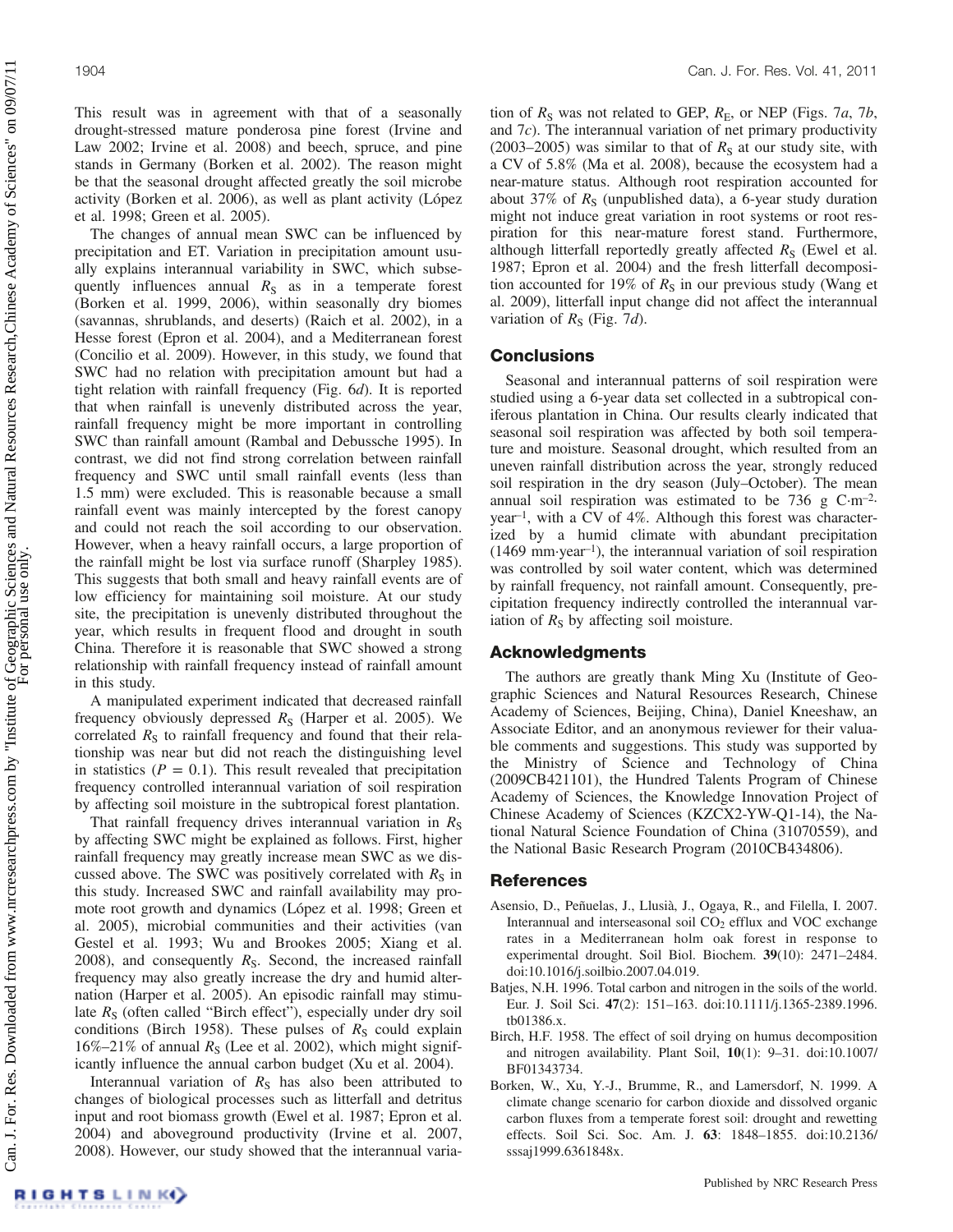- Borken, W., Xu, Y.J., Davidson, E.A., and Beese, F. 2002. Site and temporal variation of soil respiration in European beech, Norway spruce and Scots pine forests. Glob. Change Biol. 8(12): 1205– 1216. doi:10.1046/j.1365-2486.2002.00547.x.
- Borken, W., Savage, K., Davidson, E.A., and Trumbore, S.E. 2006. Effects of experimental drought on soil respiration and radiocarbon efflux from a temperate forest soil. Glob. Change Biol. 12(2): 177–193. doi:10.1111/j.1365-2486.2005.001058.x.
- Carbone, M.S., and Trumbore, S.E. 2007. Contribution of new photosynthetic assimilates to respiration by perennial grasses and shrubs: residence times and allocation patterns. New Phytol. 176 (1): 124–135. doi:10.1111/j.1469-8137.2007.02153.x. PMID: 17803644.
- Chen, S., Huang, Y., Zou, J., Shen, Q., Hu, Z., Qin, Y., Chen, H., and Pan, G. 2010. Modeling interannual variability of global soil respiration from climate and soil properties. Agric. For. Meteorol. 150(4): 590–605. doi:10.1016/j.agrformet.2010.02.004.
- Concilio, A., Chen, J., Ma, S., and North, M. 2009. Precipitation drives interannual variation in summer soil respiration in a Mediterranean-climate, mixed-conifer forest. Clim. Change, 92(1– 2): 109–122. doi:10.1007/s10584-008-9475-0.
- Curiel Yuste, J., Janssens, I.A., Carrara, A., Meiresonne, L., and Ceulemans, R. 2003. Interactive effects of temperature and precipitation on soil respiration in a temperate maritime pine forest. Tree Physiol. 23(18): 1263–1270. PMID:14652226.
- Curiel Yuste, J., Janssens, I.A., Carrara, A., and Ceulemans, R. 2004. Annual  $Q_{10}$  of soil respiration reflects plant phenological patterns as well as temperature sensitivity. Glob. Change Biol. 10(2): 161– 169. doi:10.1111/j.1529-8817.2003.00727.x.
- Epron, D., Ngao, J., and Granier, A. 2004. Interannual variation of soil respiration in a beech forest ecosystem over a six-year study. Ann. For. Sci. 61(6): 499–505. doi:10.1051/forest:2004044.
- Ewel, K.C., Cropper, W.P., Jr., and Gholz, H.L. 1987. Soil CO<sub>2</sub> evolution in Florida slash pine plantations. I. Changes through time. Can. J. For. Res. 17(4): 325–329. doi:10.1139/x87-054.
- Falk, M., Paw U, K.T., Wharton, S., and Schroeder, M. 2005. Is soil respiration a major contributor to the carbon budget within a Pacific Northwest old-growth forest? Agric. For. Meteorol. 135(1– 4): 269–283. doi:10.1016/j.agrformet.2005.12.005.
- Green, J.J., Dawson, L.A., Proctor, J., Duff, E.I., and Elston, D.A. 2005. Fine root dynamics in a tropical rain forest is influenced by rainfall. Plant Soil, 276(1–2): 23–32. doi:10.1007/s11104-004- 0331-3.
- Harper, C.W., Blair, J.M., Fay, P.A., Knapp, A.K., and Carlisle, J.D. 2005. Increased rainfall variability and reduced rainfall amount decreases soil CO2 flux in a grassland ecosystem. Glob. Change Biol. 11(2): 322–334. doi:10.1111/j.1365-2486.2005.00899.x.
- Irvine, J., and Law, B.E. 2002. Contrasting soil respiration in young and old-growth ponderosa pine forests. Glob. Change Biol. 8(12): 1183–1194. doi:10.1046/j.1365-2486.2002.00544.x.
- Irvine, J., Law, B.E., and Hibbard, K.A. 2007. Postfire carbon pools and fluxes in semiarid ponderosa pine in Central Oregon. Glob. Change Biol. 13(8): 1748–1760. doi:10.1111/j.1365-2486.2007. 01368.x.
- Irvine, J., Law, B.E., Martin, J.G., and Vickers, D. 2008. Interannual variation in soil CO<sub>2</sub> efflux and the response of root respiration to climate and canopy gas exchange in mature ponderosa pine. Glob. Change Biol. 14(12): 2848–2859. doi:10.1111/j.1365-2486.2008. 01682.x.
- Jassal, R.S., Andrew, T., Black, T., Novak, M.D., Gaumont-Guay, D., and Nesic, Z. 2008. Effect of soil water stress on soil respiration and its temperature sensitivity in an 18-year-old temperate Douglas-fir stand. Glob. Change Biol. 14(1): 1–14. doi:10.1111/ j.1365-2486.2008.01573.x.
- King, J.S., Hanson, P.J., Bernhardt, E.Y., Deangelis, P., Norby, R.J., and Pregitzer, K.S. 2004. A multiyear synthesis of soil respiration responses to elevated atmospheric  $CO<sub>2</sub>$  from four forest FACE experiments. Glob. Change Biol. 10(6): 1027–1042. doi:10.1111/j. 1529-8817.2003.00789.x.
- Kuzyakov, Y., and Gavrichkova, O. 2010. Time lag between photosynthesis and carbon dioxide efflux from soil: a review of mechanisms and controls. Glob. Change Biol. 16(12): 3386–3406. doi:10.1111/j.1365-2486.2010.02179.x.
- Lee, M.S., Nakane, K., Nakatsubo, T., Mo, W., and Koizumi, H. 2002. Effects of rainfall events on soil  $CO<sub>2</sub>$  flux in a cool temperate deciduous broad-leaved forest. Ecol. Res. 17(3): 401– 409. doi:10.1046/j.1440-1703.2002.00498.x.
- López, B., Sabaté, S., and Gracia, C. 1998. Fine roots dynamics in a Mediterranean forest: effects of drought and stem density. Tree Physiol. 18(8–9): 601–606. PMID:12651348.
- Luo, Y., and Zhou, X. 2006. Soil respiration and the environment. Academic Press/Elsevier, San Diego, California. pp. 79–112.
- Ma, Z.Q. 2007. Carbon storage dynamics in the process of ecological restoration in red-soil hilly region. Master's thesis, Institute of Geographic Sciences and Natural Resources Research, Chinese Academy of Sciences. [In Chinese with English abstract.]
- Ma, Z., Liu, Q., Wang, H., Li, X., Zeng, H., and Xu, W. 2008. Observation and modeling of NPP for Pinus elliottii plantation in subtropical China. Sci. China Ser. Earth Sci. 51(7): 955–965. doi:10.1007/s11430-008-0075-7.
- Martin, J.G., and Bolstad, P.V. 2005. Annual soil respiration in broadleaf forests of northern Wisconsin: influence of moisture and site biological, chemical, and physical characteristics. Biogeochemistry, 73(1): 149–182. doi:10.1007/s10533-004-5166-8.
- Mo, W., Lee, M., Uchida, M., Inatomi, M., Saigusa, N., Mariko, S., and Koizumi, H. 2005. Seasonal and annual variations in soil respiration in a cool–temperate deciduous broad-leaved forest in Japan. Agric. For. Meteorol. 134(1–4): 81–94. doi:10.1016/j. agrformet.2005.08.015.
- Phillips, S.C., Varner, R.K., Frolking, S., Munger, J.W., Bubier, J.L., Wofsy, S.C., and Crill, P.M. 2010. Interannual, seasonal, and diel variation in soil respiration relative to ecosystem respiration at a wetland to upland slope at Harvard Forest. J. Geophys. Res. 115 (G2): G02019. doi:10.1029/2008JG000858.
- Raich, J.W., Potter, C.S., and Bhagawati, D. 2002. Interannual variability in global soil respiration, 1980–1994. Glob. Change Biol. 8(8): 800–812. doi:10.1046/j.1365-2486.2002.00511.x.
- Rambal, S., and Debussche, G. 1995. Water balance of Mediterranean ecosystem under a changing climate. In Global change and Mediterranean-type ecosystems. Edited by J.M. Moreno and W.C. Oechel. Springer, New York. pp. 386–407.
- Rayment, M.B., and Jarvis, P.G. 2000. Temporal and spatial variation of soil CO2 efflux in a Canadian boreal forest. Soil Biol. Biochem. 32(1): 35–45. doi:10.1016/S0038-0717(99)00110-8.
- Ruehr, N.K., and Buchmann, N. 2010. Soil respiration fluxes in a temperate mixed forest: seasonality and temperature sensitivities differ among microbial and root–rhizosphere respiration. Tree Physiol. 30(2): 165–176. doi:10.1093/treephys/tpp106. PMID: 20008837.
- Ruehr, N.K., Knohl, A., and Buchmann, N. 2010. Environmental variables controlling soil respiration on diurnal, seasonal and annual time-scales in a mixed mountain forest in Switzerland. Biogeochemistry, 98(1–3): 153–170. doi:10.1007/s10533-009- 9383-z.
- Savage, K.E., and Davidson, E.A. 2001. Interannual variation of soil respiration in two New England forestsl. Global Biogeochem. Cycles, 15(2): 337–350. doi:0.1029/1999GB001248.
- Sharpley, A.N. 1985. Depth of surface soil–runoff interaction as affected